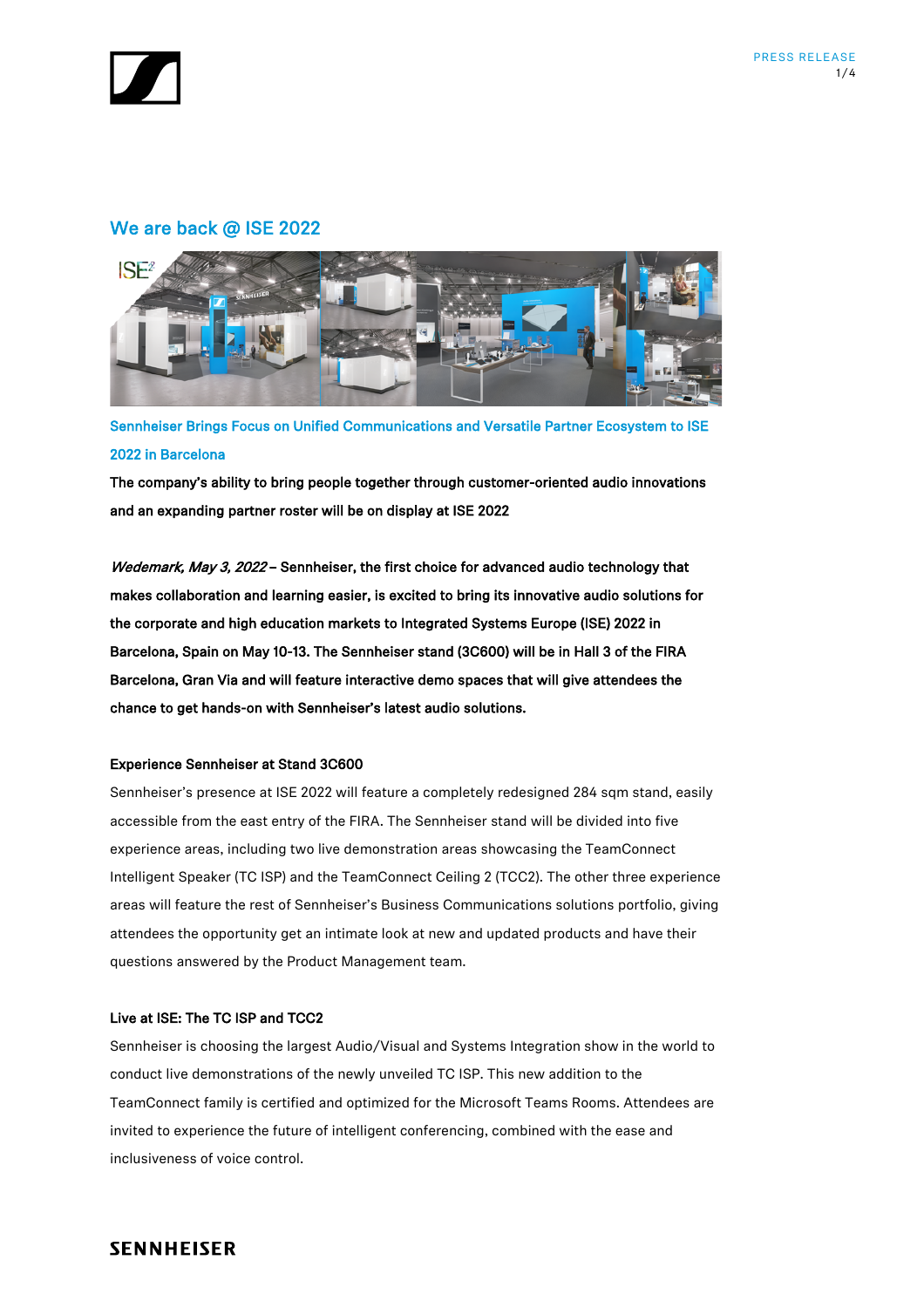



TeamConnect Intelligent Speaker (TC ISP): Sennheiser is delivering a solution to support smart, focused and inclusive meetings for up to 10 people, whether participants are in the room or joining remotely

Also on display at ISE will be TeamConnect Ceiling 2 (TCC2), which offers the innovation and reliability synonymous with the Sennheiser brand. With its patented automatic dynamic beamforming technology, the TCC2 has set a new standard in the industry by enabling meeting participants to be heard clearly as they move freely around a room. Visitors to the TCC2 demonstration will experience a fully recreated meeting environment showcasing the ceiling microphone's TruVoicelift and advanced zone control, resulting in targeted voice amplification. Additionally in the TCC2 experience area, the scalability of TCC2's tracking capability will be on display, when Sennheiser and partner QSC team up to show how QSC's cameras use this innovative technology to create the complete meeting experience.



TeamConnect Ceiling 2 with TruVoicelift offers automatic, adaptive beamforming technology, providing superior speech intelligibility for remote and in-room participants

## On Display: Solutions to Optimize Audio for Working and Learning

ISE 2022 attendees will have the opportunity to experience the latest offerings and updates to the Sennheiser Business Communications' portfolio. In addition to the TC ISP and TCC2, the Sennheiser stand will feature experience areas highlighting the following industry-leading audio solutions: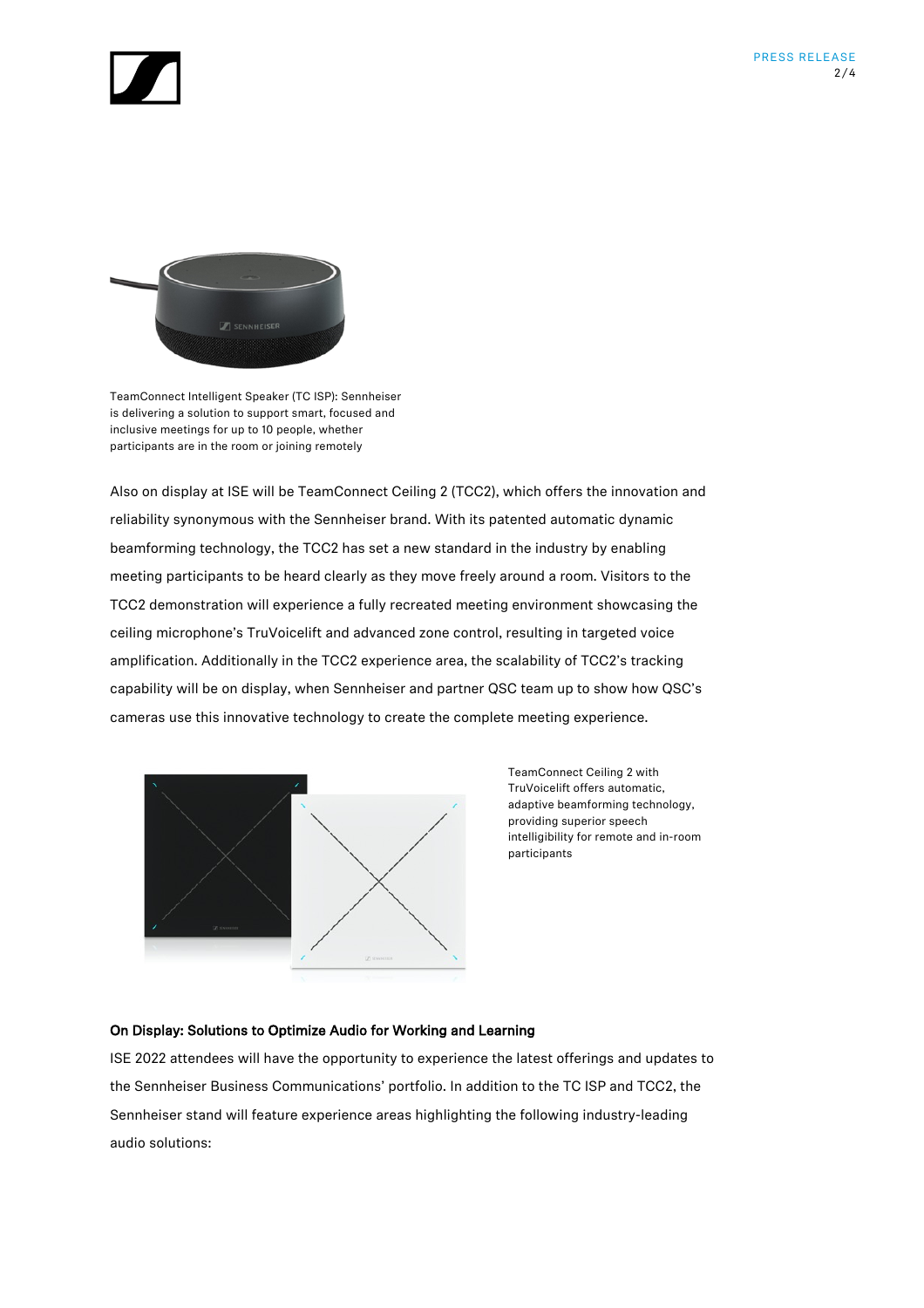

- SpeechLine Digital Wireless (SL DW) a versatile microphone system, which can be easily adapted to your individual professional needs. The recent addition of a Multi-Channel Receiver will be on display to show how the SL DW can be integrated smoothly into your existing IT infrastructure for effortless lectures, meetings and presentations.
- Evolution Wireless Digital (EW-D) Family the latest digital wireless microphone system from Sennheiser that effortlessly blends ease of use, reliability and outstanding performance. Unveiled during the summer 2021, EW-D will be showcased for the first time at a major system integration event.
- MobileConnect a Wifi based assistive listening system that helps to break listening barriers and make learning more inclusive. With MobileConnect, you can stream high quality audio content live via WiFi directly to your personal smartphone using a free app that allows individual sound settings (app available in English, German and French). MobileConnect will be demonstrated throughout ISE at the Sennheiser stand.
- Control Cockpit a powerful, yet simple browser based remote management software tool for network enabled Sennheiser microphones. The centralized control capability that Control Cockpit provides is helping universities and companies worldwide to digitalize their workflows by offering easy control and monitoring of all devices in their network with email/SMS alerts support. Experience Control Cockpit live in every corner of the Sennheiser ISE stand.

### Stronger Together: The Sennheiser Partner Ecosystem

One of the things that sets Sennheiser apart is its agnostic and open ecosystem. This philosophical difference provides Sennheiser customers with a freedom of choice and flexibility of budget not offered by its competition. During ISE 2022, Sennheiser will further expand upon this important aspect of its customer-centric business model.

Sennheiser is proud to announce the following partner-centric activities at ISE 2022:

- A demonstration of Sennheiser's TCC2 beamforming ceiling microphone with Aver's camera AI, which brings seamless camera tracking to any meeting room. The demonstration will take place at Aver's stand (2H400).
- A new partnership with CDAT85 that combines the reliability and security of Sennheiser's SpeechLine Digital microphones with their CABOLO system, an innovative solution that provides translation and transcription without the need for an